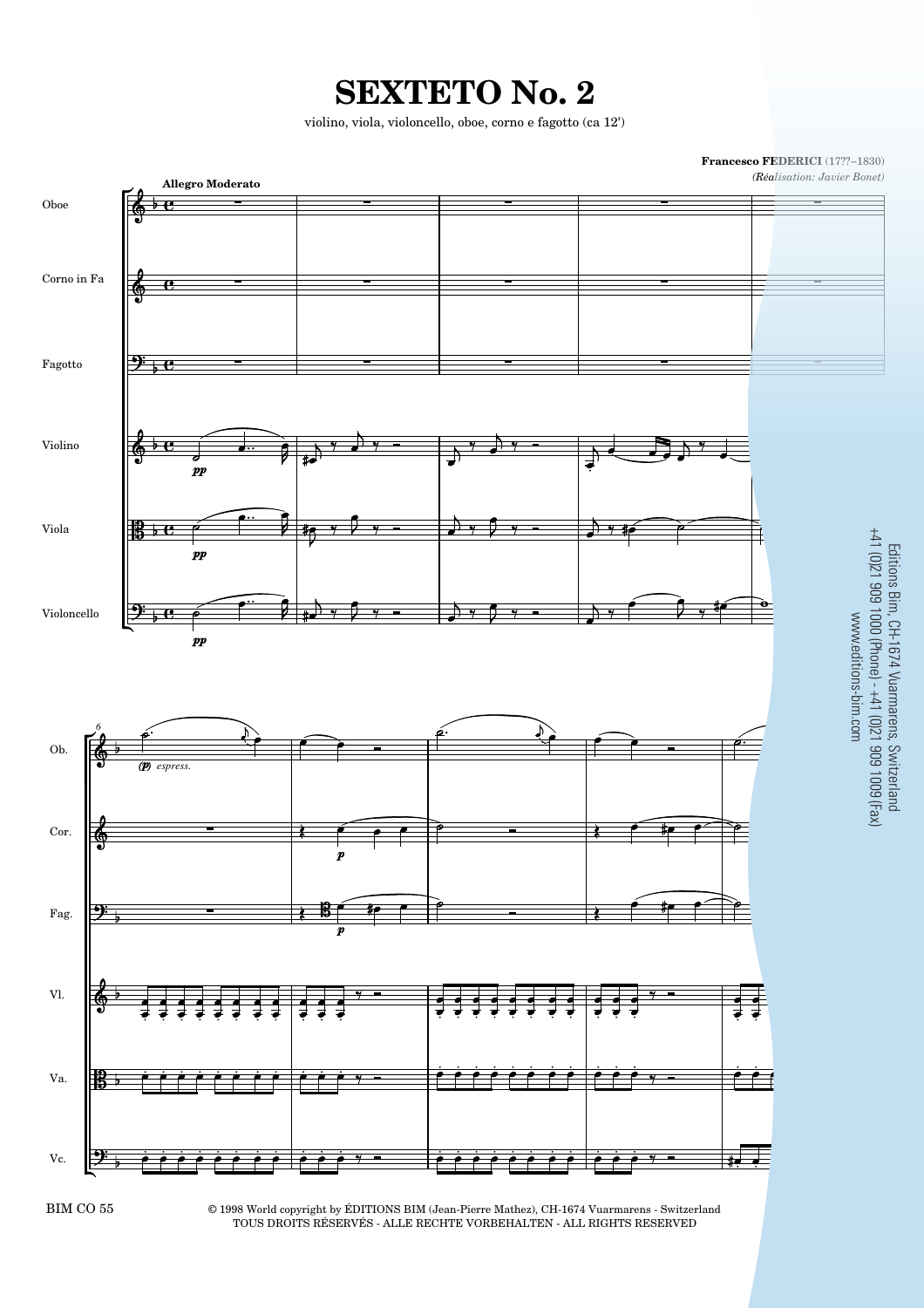





Editions Bim, CH-1674 Vuarmarens, Switzerland<br>+41 (0)21 909 1000 (Phone) - +41 (0)21 909 1009 (Fax) +41 (0)21 909 1000 (Phone) - +41 (0)21 909 1009 (Fax) Editions Bim, CH-1674 Vuarmarens, Switzerland www.editions-bim.com www.editions-bim.com

 $4$  *Photocopying is illegal*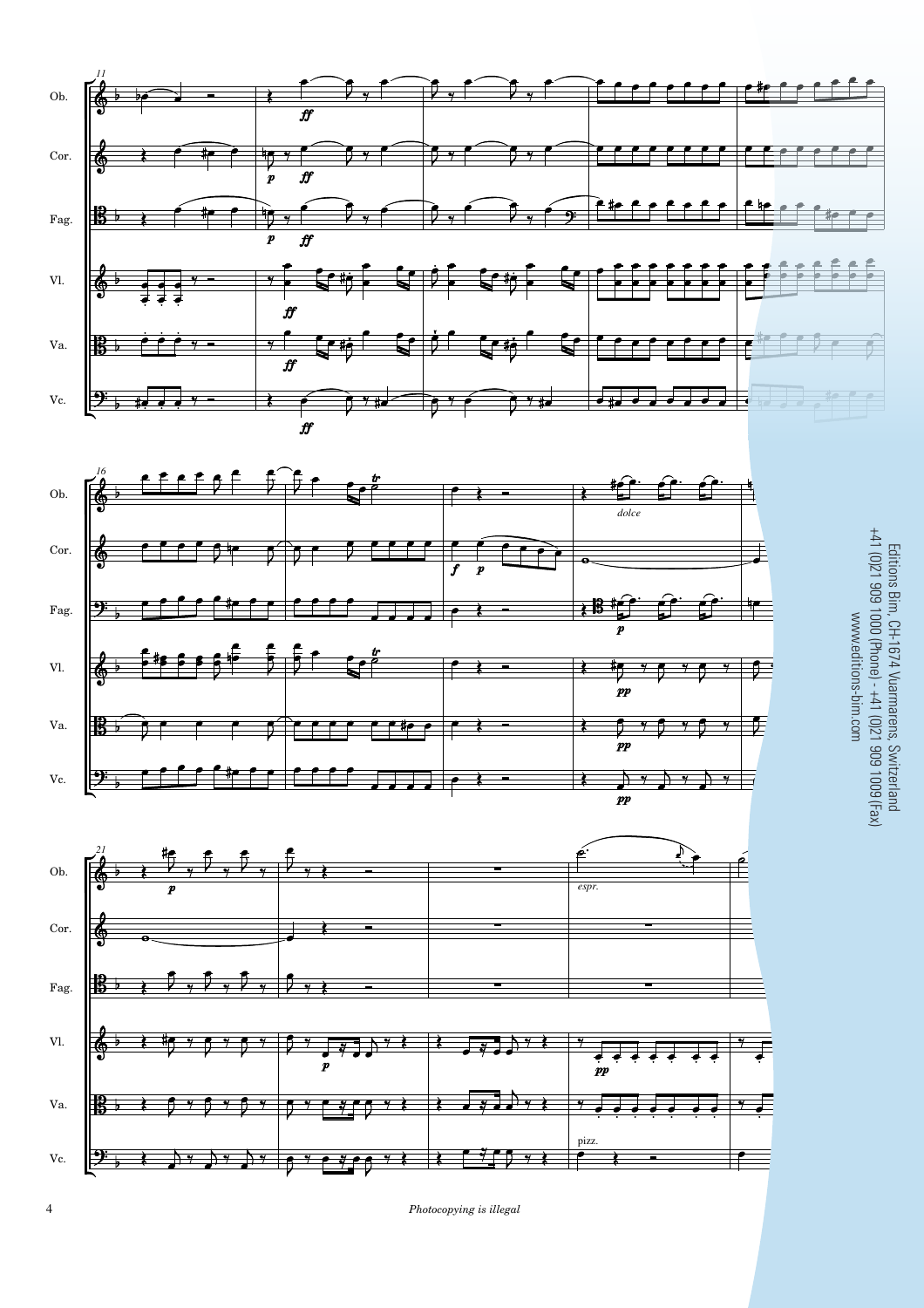

BIM CO 55 *Photokopieren ist rechtswidrig* 5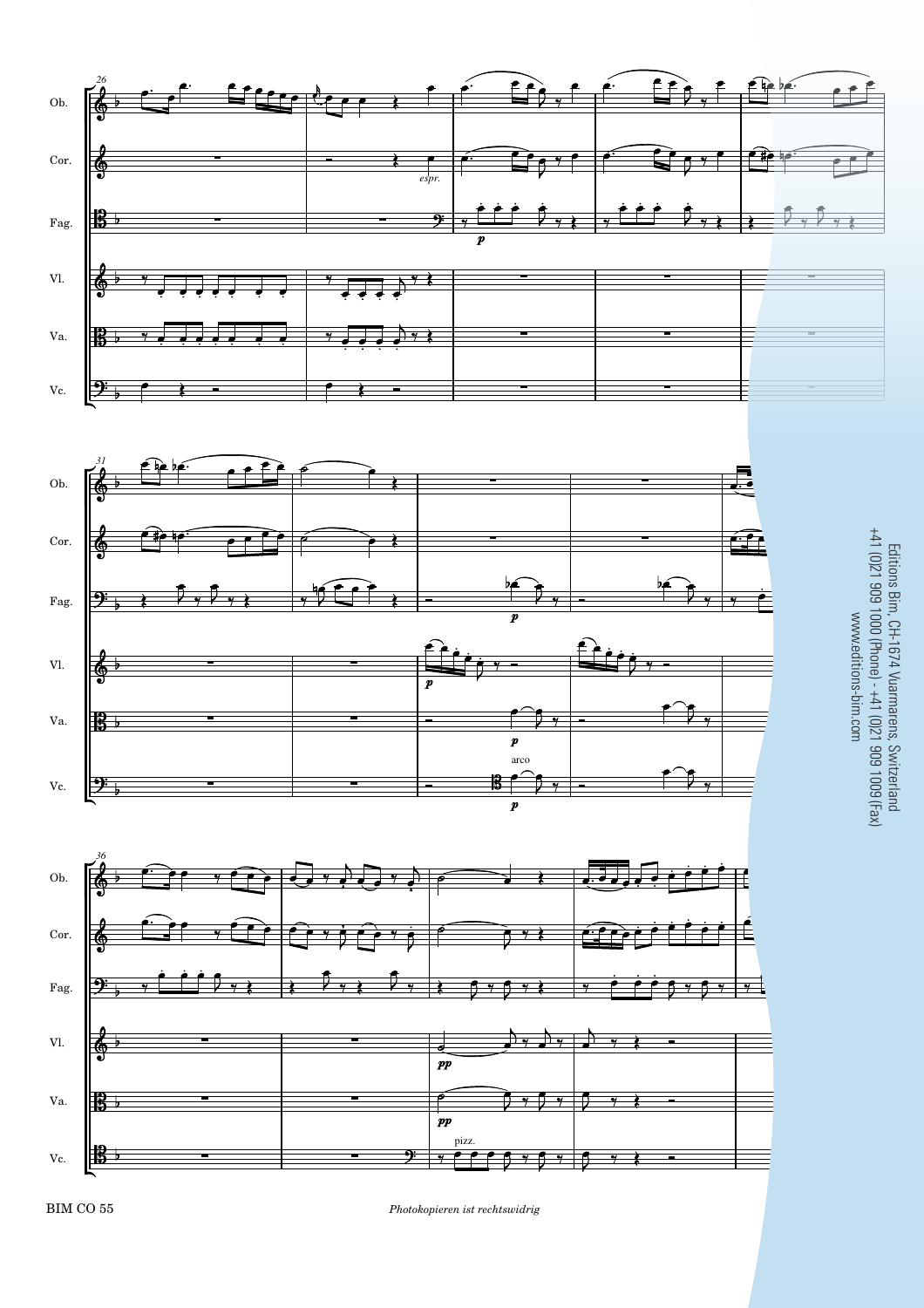

*cresc.*

6

 $\boldsymbol{f}$  $Photocopier$  est illégal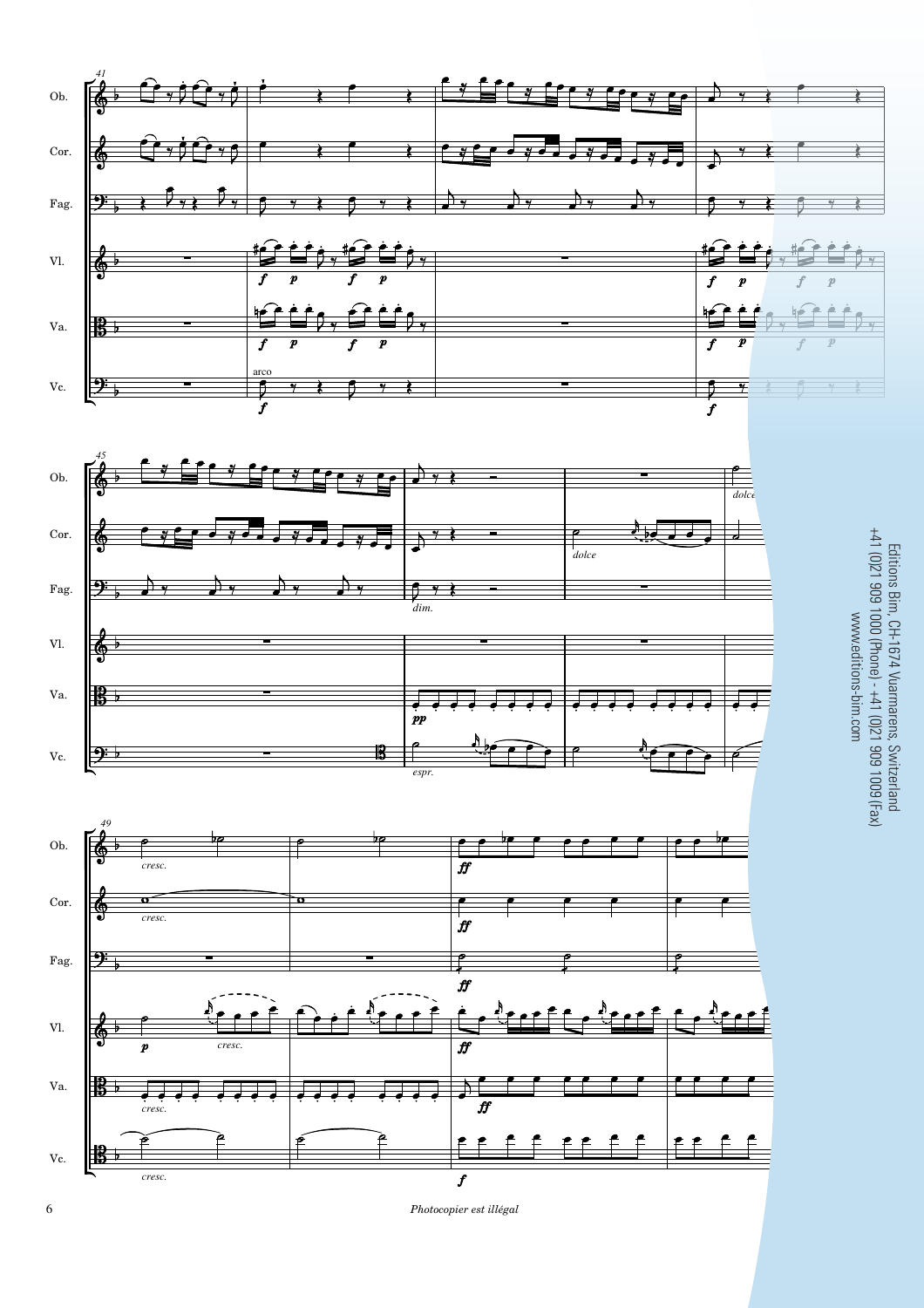

BIM CO 55 *Photocopying is illegal* 7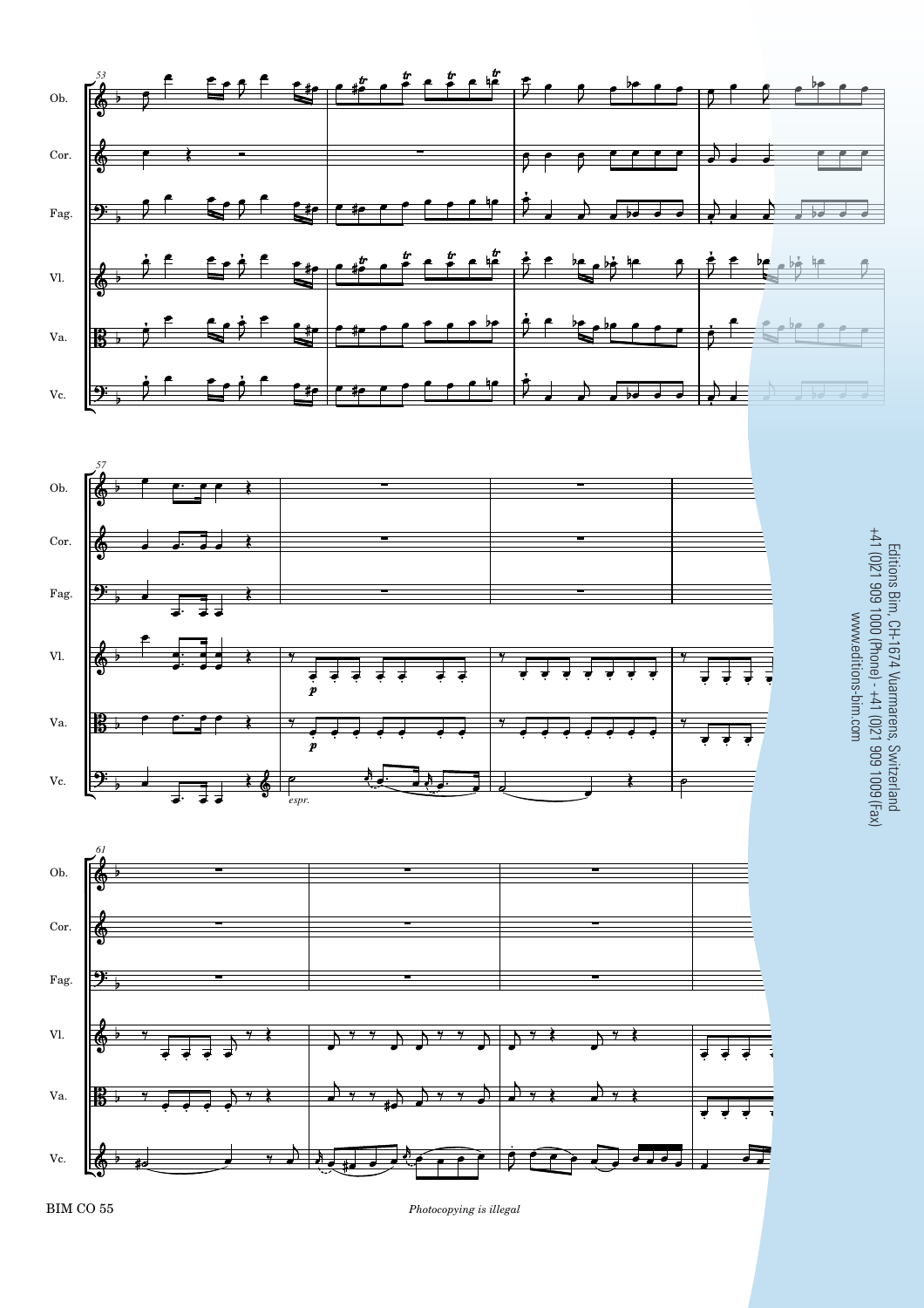

 $Photokopieren$  ist rechtswidrig

8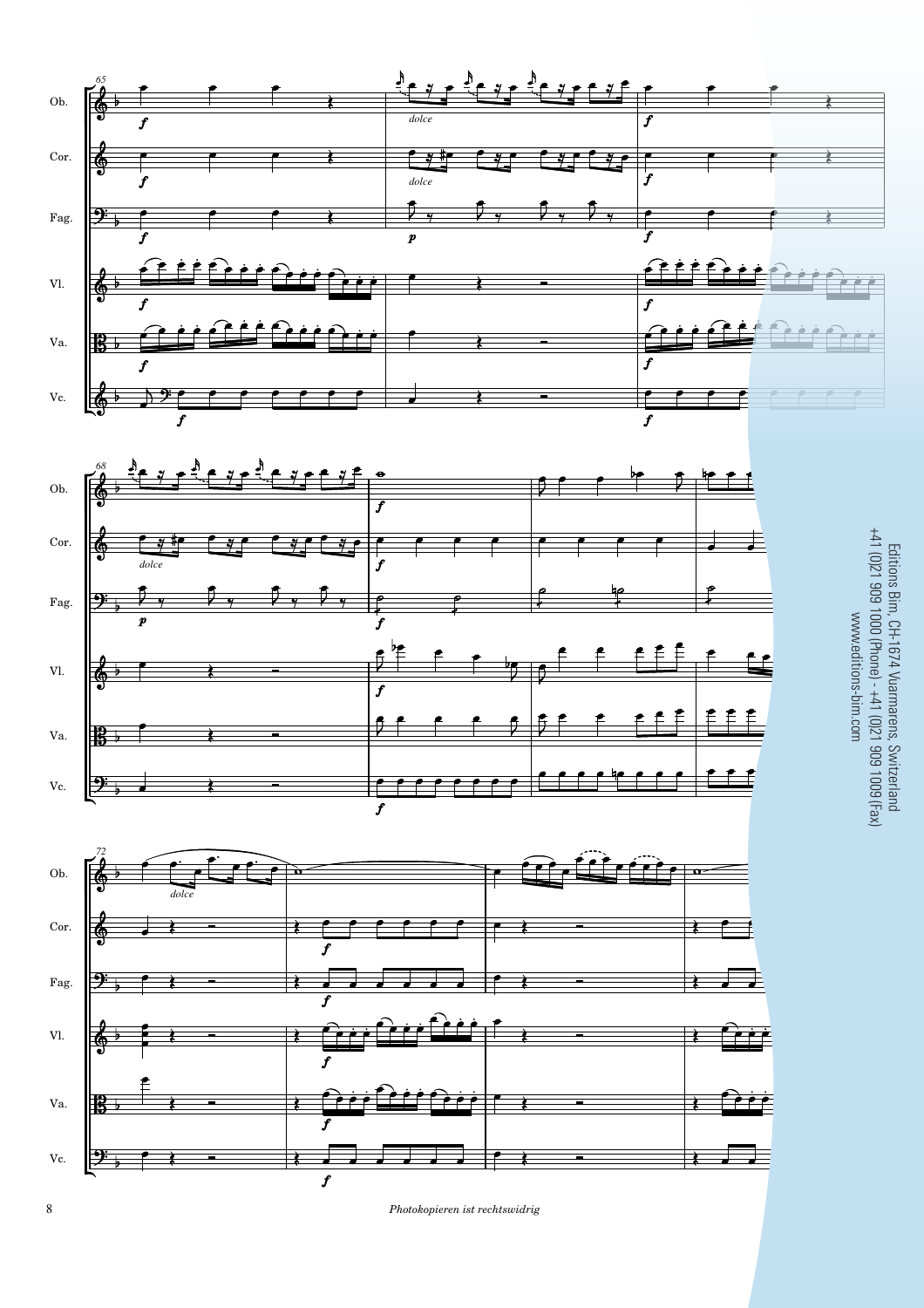